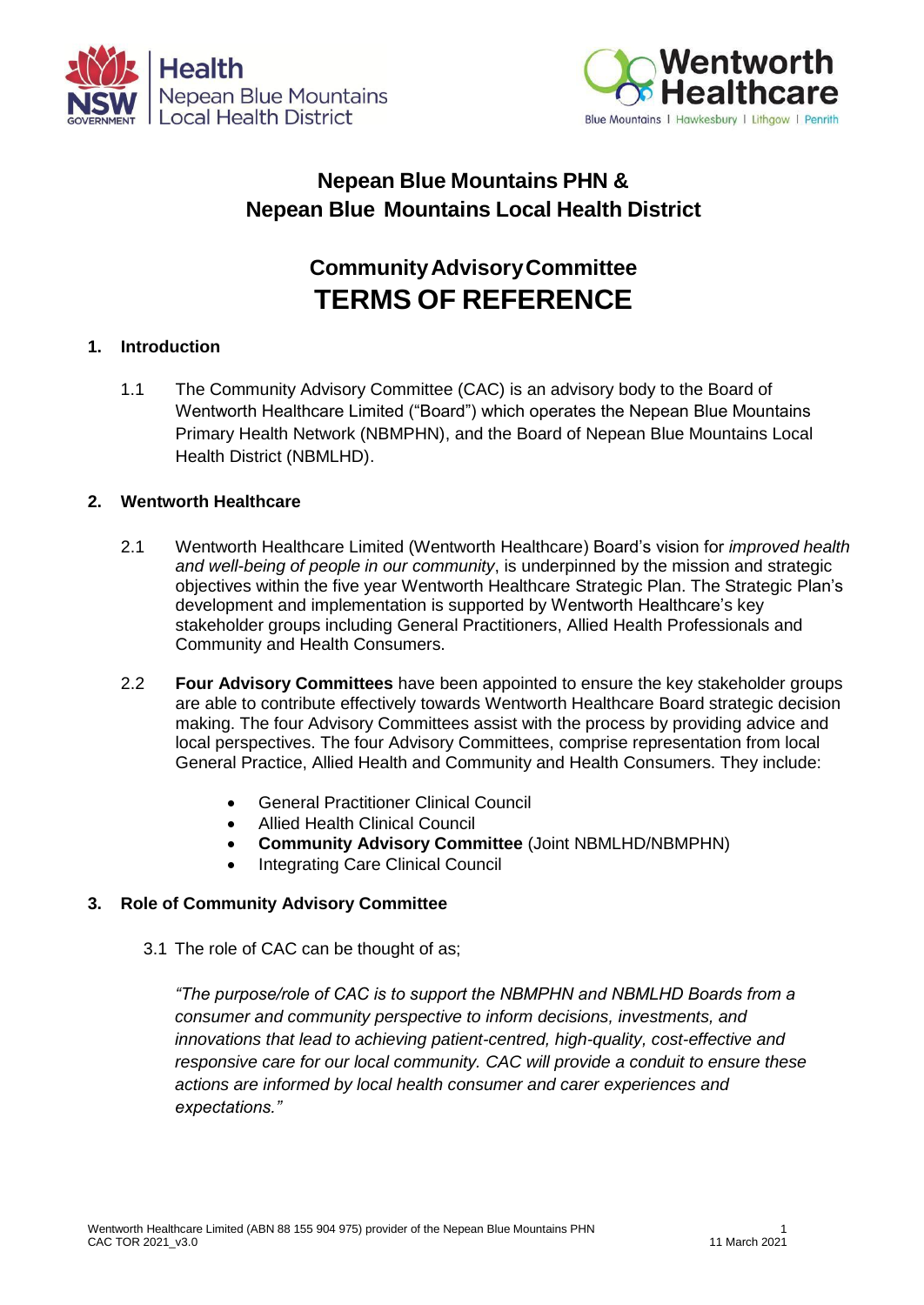#### **4. Objectives of CAC**

- 4.1 To act as a community advisory body to the NBMPHN and the NBMLHD Boards.
- 4.2 To help promote the strategic objectives and goals of the NBMPHN and NBMLHD.

#### 4.3 To provide **oversight** – look at the *"current state"*

4.3.1 This would include the committee receiving current state reports and updates on the 'big picture' of how each organisation is delivering health services. This will support community members to make more informed decisions and advice on the recommended health related plans, programs and services being delivered and developed, i.e. the annual needs assessment, activity work plans and proposals.

#### 4.4 To provide **insight** – *"applying the lens of the community"*

4.4.1 This would be inclusive of communities' unique understanding, perspective and vision relating to the health material and information presented to the group – the 'community lens', i.e. participating in tender processes, providing the consumer perspective of how plans, activities and proposals affect the patient journey.

#### 4.5 Provide **Foresight** – *"look at the future state"*

- 4.5.1 This would be inclusive of community perspective of the longer term 'future state' vision in relation to each organisations' plans, activities and proposals. Horizon scanning is included.
- 4.5.2 Assist in identifying emerging trends, gaps, issues and assist in providing solutions.
- 4.6 To be a community and health consumer voice on health issues, needs and concerns including through connections to the four Local Government Area (LGA) Health Consumer Working Groups and other community networks.

#### **5. Committee Member Duties**

- 5.1 Members are to ensure they are kept informed of the latest issues affecting consumers across the Nepean Blue Mountains Region by:
	- 5.1.1 Liaising regularly with the local health consumers and carers networks where they exist – including the four Local Government Area (LGA) Health Consumer Working **Groups**
	- 5.1.2 Collaborating with the NBMPHN to receive ongoing feedback from consumers and carers including recommendations for improving programs and services.
	- 5.1.3 Collaborating with the NBMLHD to receive ongoing feedback from consumers and carers including recommendations for improving programs and services.
- 5.2 To communicate back from the NBMPHN and NBMLHD Boards to the four LGA Health Consumer Working Groups and other community networks.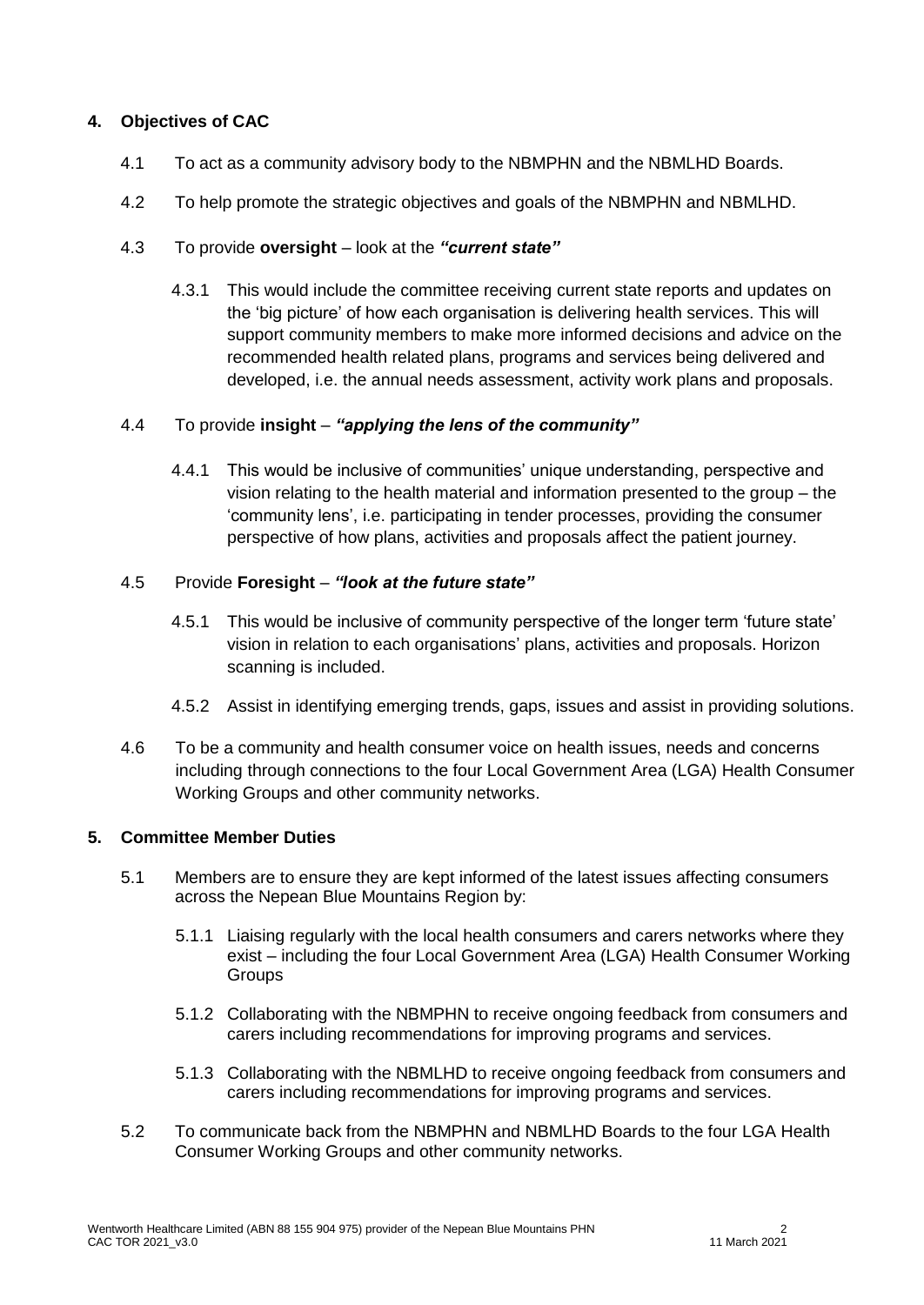- 5.3 Provide representation and input as required at the following NBMPHN activities:
	- 5.3.1 one Board meeting per year, discuss Consumer and Carer perspectives on health in the region.
	- 5.3.2 the Board Strategic Planning Day.
	- 5.3.3 forum/s (online and in person) allowing the Integrating Care Clinical Council, GP Clinical Council, Allied Health Clinical Council and Community Advisory Committee to come together to discuss relevant issues (around specific topics or broader).
	- 5.3.4 Member or representative on other NBMPHN or NBMLHD Committees.
	- 5.3.5 Other forums as opportunities are available.

#### **6. Membership Composition**

- 6.1 The CAC membership composition is skills based, i.e. members who represent a wide range of interests and networks, while recognising the region covered by the NBMPHN and NBMLHD.
- 6.2 All CAC members will have the necessary skills to participate in a strategic committee environment and, collectively, they will represent the interests of a broad cross-section of the NBMPHN and NBMLHD community.
	- 6.2.1 Health consumer training will be provided when necessary.
- 6.3 There will be up to 13 CAC members, of whom four shall be representatives from each of the LGA based Health Consumer Working Groups (where they exist), i.e. one member each from Blue Mountains, Hawkesbury, Lithgow and Penrith.
- 6.4 Board members may attend meetings from time to time as guests of the meeting, however they do not form part of the quorum or have voting responsibilities.
- 6.5 The membership composition may be altered by the Boards of NBMPHN and NBMLHD, on recommendation of the Chair, during the term of the Community Advisory Committee without a formal review.

#### **7. Membership Requirements**

- 7.1 All Members must successfully complete a National Police Check upon application and thereafter on a regular basis as required.
- 7.2 Community Advisory Committee members are required to maintain confidentiality and operate in accordance with the joint NBMPHN and NBMLHD Health Consumer Code of Conduct.
- 7.3 Each member is required to abide by the Terms of Reference of the Community Advisory Committee.
- 7.4 Members have an obligation to declaring any actual or potential Conflicts of Interest, including financial, professional and personal.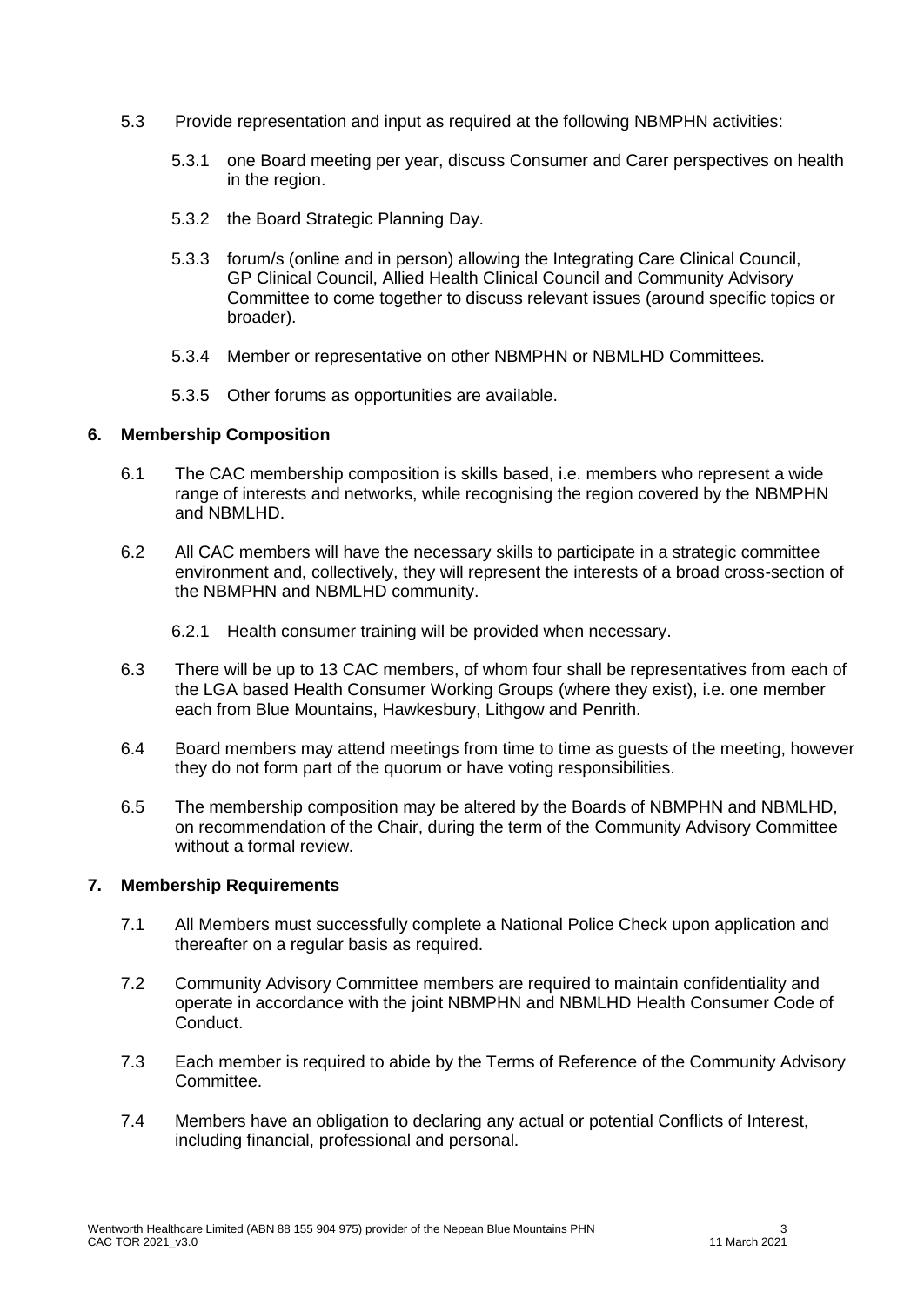#### **8. Chair Responsibilities**

- 8.1 The Chair of the Community Advisory Committee will be elected from among the committee members, and shall be approved by the Boards of NBMPHN and NBMLHD.
- 8.2 The Chair will be a corresponding member of the following Wentworth Healthcare Advisory Committees, receiving copies of agendas and minutes. The Chair may attend these meetings as a guest;
	- 8.2.1 Integrating Care Clinical Council
	- 8.2.2 GP Clinical Council
	- 8.2.3 Allied Health Clinical Council.
- 8.3 Approving minutes as draft for distribution.
- 8.4 Appointment of vacancies as per Section 9 Recruitment process.
- 8.5 Approving meeting date changes.
- 8.6 Recommending changes to the Terms of Reference to the Board with regard to membership composition as per Section 6.
- 8.7 Other matters, within the Terms of Reference for the Council, which require response outside of the normal meeting cycle.

#### **9. Term of Appointment**

- 9.1 All appointments will be for a maximum of nine years' service.
- 9.2 Each member will be given the opportunity biennially to indicate their commitment to being a member of the Community Advisory Committee for the following 24 months.
- 9.3 The Boards of NBMPHN and NBMLHD will confirm membership of the Community Advisory Committee biennially.
- 9.4 The Boards of NBMPHN and NBMLHD reserve the right to review membership annually and make changes to ensure the Committee is representative across the region.
- 9.5 The Boards of NBMPHN and NBMLHD may remove any member who fails to comply with Section 6 Membership Requirements.
- 9.6 Consumers and community members may be reimbursed by NBMPHN to cover incurred or anticipated out-of-pocket expenses for meeting attendance and reasonable activities incidental to that meeting as outlined in the relevant NBMPHN Policy.

### **10. Recruitment Process**

- 10.1 Where the vacancy is attributed to the LGA based working group, as outlined in the Terms of Reference, that group be approached to nominate a replacement, with the Board(s) to approve the appointment.
- 10.2 Where the vacancy is unable to be filled, or is not subject to 10.1 above, the vacancy may be filled by invitation or by expression of interest.
- 10.3 Such filling of the vacancy shall be delegated to the CEO's (or delegate) of NBMPHN and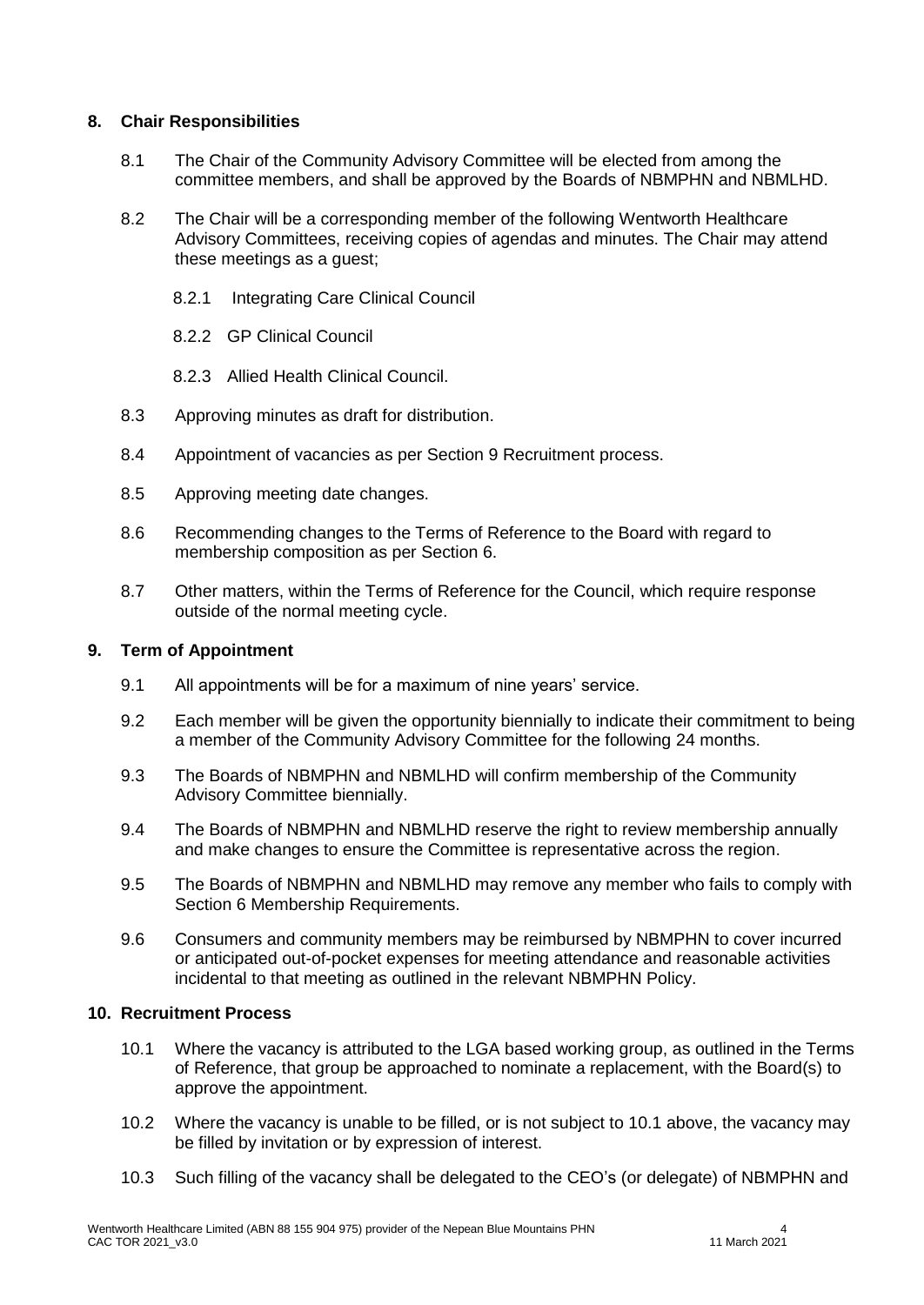NBMLHD and the Chair, with the Board(s) to approve the appointment.

10.4 In all cases, the recruitment requirements as outlined in Section 7 Membership requirements will be the minimum selection criteria.

#### **11. Committee Operations**

- 11.1 A quorum for any meeting will be a 50 per cent majority of the CAC plus one member, at the date of the meeting.
- 11.2 The CAC may invite other persons to its meetings as necessary.
- 11.3 Meetings shall be at least four times per year.
- 11.4 Meetings shall be approximately 1.5 to 2 hours duration.
- 11.5 Meetings, or attendance at meeting, may be held using video conferencing facilities.
- 11.6 Special meetings may be convened as required.
- 11.7 Members are expected to attend and contribute to all meetings and to read and review meeting information.
- 11.8 Members may be requested to contribute to online forums and discussions between meetings.
- 11.9 Support for meetings is provided by NBMPHN and NBMLHD and includes:
	- 11.9.1 Liaising with the Chair of the CAC.
	- 11.9.2 Circulating meeting papers and background information prior to the meeting date.
	- 11.9.3 Circulating the draft meeting minutes/outcomes report within 10 working days of the meeting date.
	- 11.9.4 Arranging meeting venues and webinar/teleconference enablement.
	- 11.9.5 Facilitating communication between the other NBMPHN and NBMLHD committees.
	- 11.9.6 Providing relevant reports and other resources that assist the Community Advisory Committee to fulfil its role.
- 11.10 All members may request an item to be added to the agenda for any Community Advisory Committee meeting. These requests will be considered by the Chair and shall be requested no later than ten working days prior to the meeting.
- 11.11 Meeting agendas and associated reading material will be distributed at least three days prior to the meeting.
- 11.12 The proceedings of all Community Advisory Committee meetings are to be minuted and the minutes reviewed and finalised by the Committee Chair.
- 11.13 Reports tabled at meetings are to be made available within a fortnight following the meeting.
- 11.14 Minutes are to be distributed within four weeks of the meeting.
- 11.15 Minutes/outcomes reports will be included in the papers of the follwoing NBMPHN Board meeting.